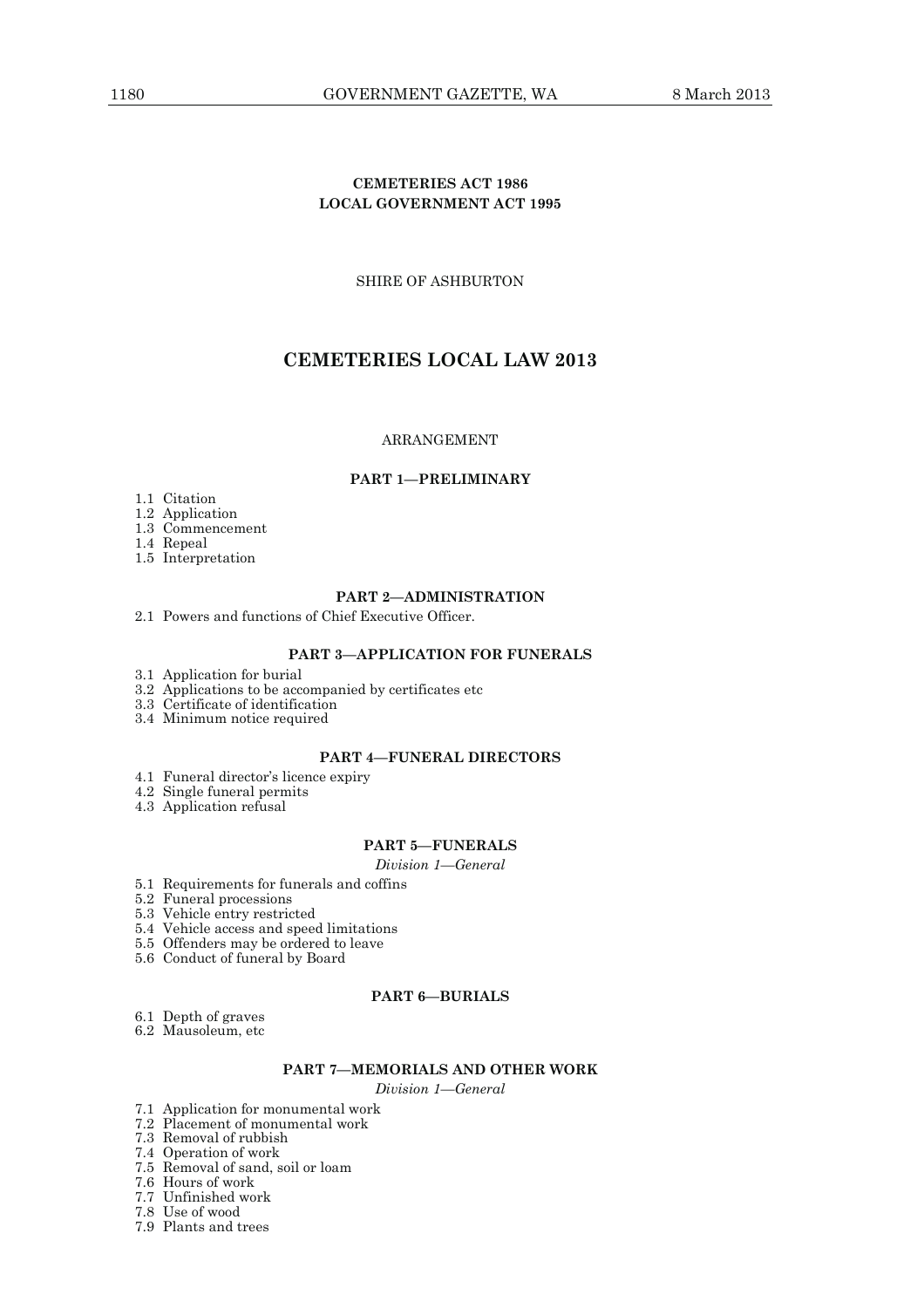- 7.10 Supervision
- 7.11 Australian War Graves
- 7.12 Placing of glass domes and vases

# *Division 2—Lawn Section*

- 7.13 Specification of monuments
- 7.14 Headstones

# *Division 3—Memorial plaque section*

7.15 Requirements of a memorial plaque

#### *Division 4—Licensing of monumental masons*

- 7.16 Monumental mason's licence
- 7.17 Expiry date, non-transferability
- 7.18 Carrying out monumental work
- 7.19 Responsibilities of the holder of a monumental mason's licence

#### **PART 8—GENERAL**

- 8.1 Animals 8.2 Guide dogs
- 8.3 Damaging and removing of objects
- 8.4 Withered flowers
- 8.5 Littering and vandalism

8.6 Advertising

- 8.7 Obeying signs and directions
- 8.8 Removal from the cemetery

# **PART 9—OFFENCES AND MODIFIED PENALTY**

9.1 General

9.2 Modified penalties

# **SCHEDULE 1**

Modified penalties

# **SCHEDULE 2**

Infringement notice

# **SCHEDULE 3**

Infringement withdrawal notice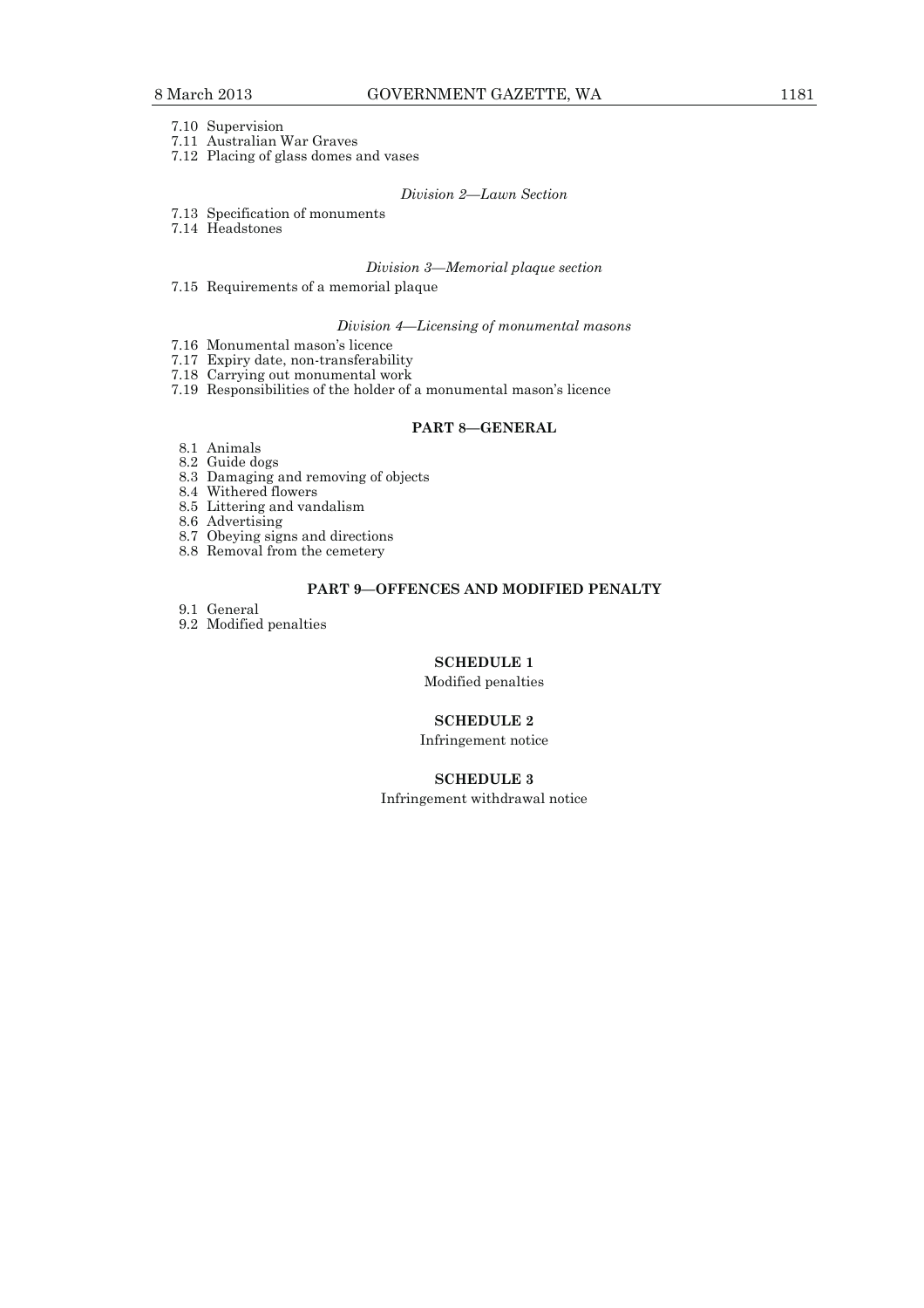# **CEMETERIES ACT 1986 LOCAL GOVERNMENT ACT 1995**

## SHIRE OF ASHBURTON

# **CEMETERIES LOCAL LAW 2013**

Under the powers conferred by the *Cemeteries Act 1986* and the *Local Government Act 1995* and under all other powers enabling it, the Council of the Shire of Ashburton resolved on 23 January 2013 to adopt the following local law.

#### **PART 1—PRELIMINARY**

#### **1.1 Citation**

This local law may be cited as the *Shire of Ashburton Cemeteries Local Law 2013.*

#### **1.2 Application**

This local law applies to the cemeteries located in Onslow (Reserve No. 20632) and Tom Price (Reserve No. 43087) located in the district.

#### **1.3 Commencement**

This local law comes into operation 14 days after the date of its publication in the *Government Gazette*.

#### **1.4 Repeal**

The *Shire of Ashburton Local Law Relating to the Management and Control of* Cemeteries as published in the *Government Gazette* on 17 July 1998 is repealed.

# **1.5 Interpretation**

In this local law, unless the context otherwise requires—

- *Act* means the *Cemeteries Act 1986*;
- *ashes* means so much of the remains of a dead body after the due processes of cremation as may be contained in a standard sized cremation urn;
- *authorised officer* means an employee of the Board authorised by the Board for the purposes of performing any function or exercising any power conferred upon an authorised officer by this local law;

*CEO* means the chief executive officer, for the time being, of the Board;

*funeral director* means a person holding a current funeral director's licence;

#### *Board* means the Shire of Ashburton;

- *mausoleum* means a building or construction wholly above or partially above and below ground level, so constructed as to allow the deposition of dead bodies into a compartment in the wall or floor and being sealed from view;
- *monumental mason* means a person holding a current monumental mason's licence;
- *personal representative* means the administrator or executor of an estate of a deceased person;
- *set fee* refers to fees and charges set by a resolution of the Board and published in the Government Gazette, under section 53 of the Act;
- *single funeral permit* means a permit issued by the Board under section 20 or 21 of the Act which entitles the holder to conduct at the cemetery a funeral of a person named in the permit; and
- *vault* means a below ground lined grave with one or more sealed compartments constructed to specifications approved from time to time by the Board.

#### **PART 2—ADMINISTRATION**

# **2.1 Powers and functions of Chief Executive Officer**

Subject to any directions given by the Board, the CEO shall exercise all the powers and functions of the Board in respect of the cemetery.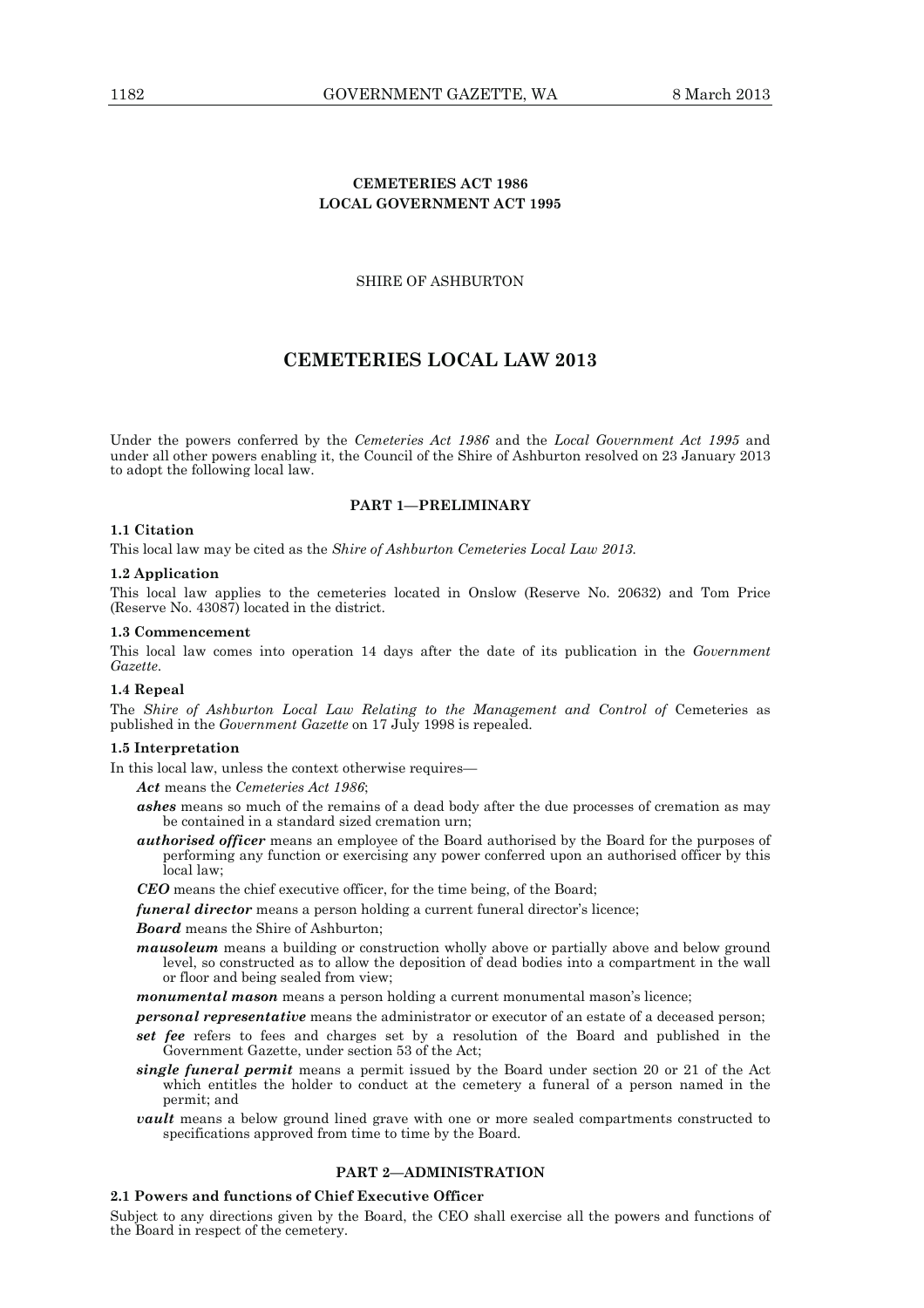# **PART 3—APPLICATION FOR FUNERALS**

#### **3.1 Application for burial**

(1) A person may apply for approval to bury a dead body in the cemetery as prescribed in Schedule 4. (2) An application under subclause (1) is to be accompanied by the set fee.

(3) Where an application under this clause is approved, the applicant will be given approval in the form as determined by the Board from time.

#### **3.2 Applications to be accompanied by certificates etc**

All applications referred to in clauses 3.1 shall be accompanied by either a medical certificate of death or a Coroner's order of burial, and a certificate issued under clause 3.3, in respect of the body.

#### **3.3 Certificate of identification**

(1) After a dead body is placed in a coffin and prior to a dead body being removed to the cemetery a person who personally knew the deceased shall identify the dead body and shall complete a certificate of identification as prescribed in Schedule 4, unless—

- (a) in the opinion of a funeral director, the dead body is not in a fit state to be viewed; or
- (b) after reasonable effort the funeral director is unable to arrange for a person to identify the dead body.

(2) A funeral director shall complete a certificate as prescribed in Schedule 4, where—

- (a) in the opinion of the funeral director, the dead body is not in a fit state to be viewed; or
	- (b) after reasonable effort the funeral director is unable to arrange for a person to identify the dead body.

#### **3.4 Minimum notice required**

All bookings to hold a funeral shall be made with the Board at least 24 hours prior to the time proposed for burial on the application, otherwise an extra charge may be made.

#### **PART 4—FUNERAL DIRECTORS**

### **4.1 Funeral director's licence expiry**

A funeral director's licence shall expire on 30 June of each year.

#### **4.2 Single funeral permits**

Every application for a single funeral permit made under section 20 or 21 of the Act shall include coffin specifications and details of the vehicle transporting the dead body to the gravesite, or crematorium.

#### **4.3 Application refusal**

The Board may refuse an application for a single funeral permit if, in the opinion of the Board, either the coffin specifications or the details of the vehicle transporting the dead body to the gravesite or crematorium are not structurally sound or are otherwise inadequate or inappropriate, or on any other grounds.

# **PART 5—FUNERALS**

*Division 1—General* 

# **5.1 Requirements for funerals and coffins**

(1) A person shall not bring a dead body into the cemetery unless—

- (a) the Board has approved an application for the burial or cremation of that dead body in accordance with Part 3 of this local law;
	- (b) it is enclosed in a coffin which in the opinion of the Board is structurally sound and bears the name of the deceased person indelibly inscribed in legible characters on a plate on the coffin's lid;

and

 (c) under the plate referred to in paragraph (b) there is a substantive lead strip bearing the surname of the deceased person stamped in legible characters, each character being not less than 10 millimetres in height.

#### **5.2 Funeral processions**

The time fixed by the Board for any burial or cremation shall be the time at which the funeral procession is to arrive at the cemetery gates, and, if not punctually observed, then the applicant who applied to hold the funeral under clause 3.1 shall pay the set fee for being late.

#### **5.3 Vehicle entry restricted**

(1) Subject to clause 5.3(2), every funeral procession shall enter by the principal entrance, and no vehicle except the hearse, and official mourning coaches, shall be permitted to enter the cemetery. (2) This clause shall not apply to persons using wheelchairs or motorised wheelchairs.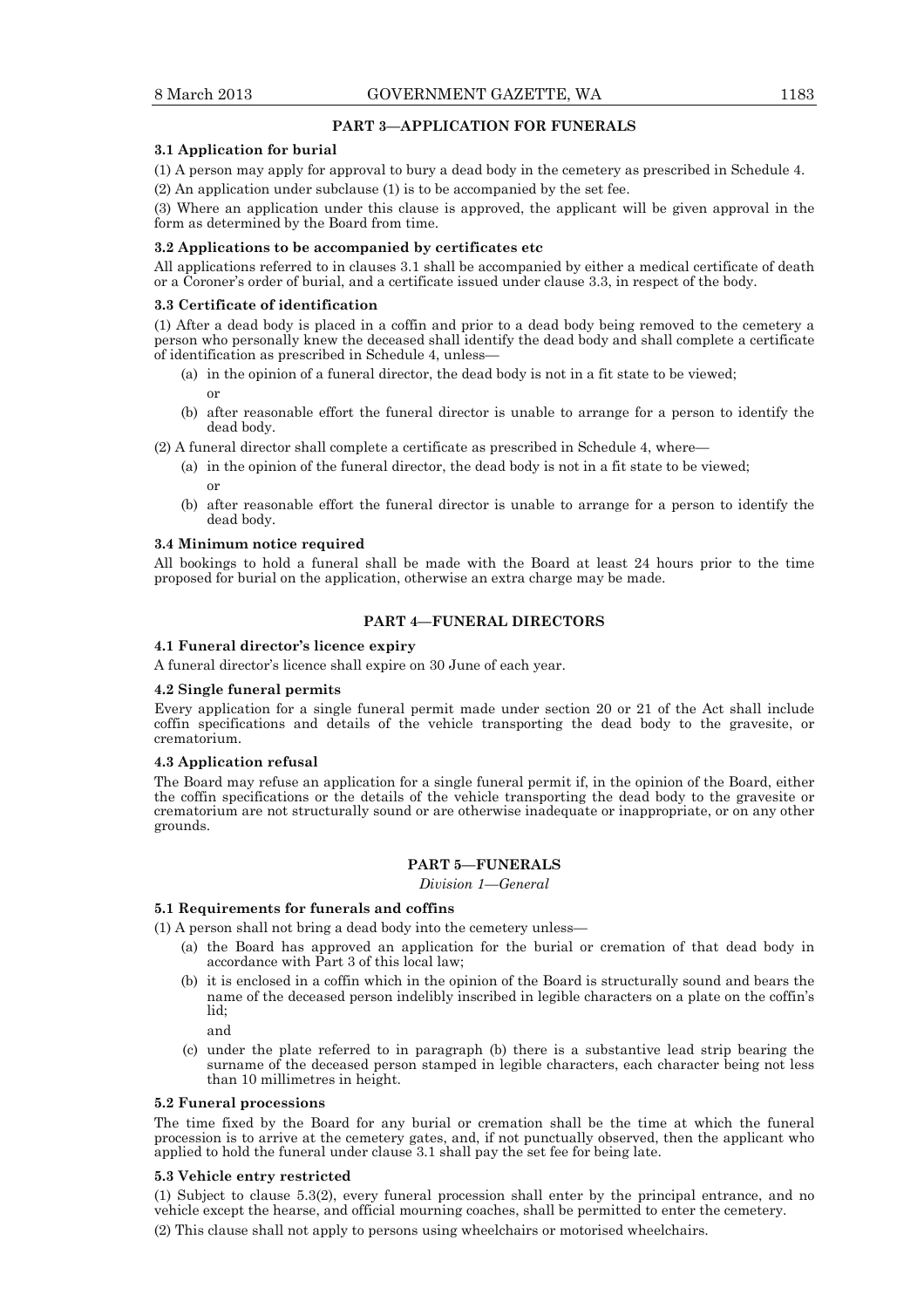#### **5.4 Vehicle access and speed limitation**

(1) A person shall drive a vehicle on a vehicular access way or the constructed roadway or other areas designated for the use of vehicles within the cemetery, unless otherwise authorised by the Chief Executive Officer.

(2) A person driving a vehicle, within a cemetery, shall not exceed the speed limit of 25 kilometres per hour, and shall comply with the signs and directions in the cemetery.

#### **5.5 Offenders may be ordered to leave**

A person committing an offence under clause 5.4 may, in addition to any penalty provided by this local law, be ordered to leave the cemetery by the CEO or an authorised officer and shall not re-enter that cemetery for a period of 24 hours.

### **5.6 Conduct of funeral by Board**

When conducting a funeral under section 22 of the Act the Board may—

- (a) require a written request for it to conduct a funeral to be lodged with it;
- (b) in its absolute discretion, charge any person requesting it to conduct a funeral the set fee for the conduct of that funeral by it;
- (c) where no fee or a reduced fee has been charged by it for the conduct of the funeral, determine the manner in which the funeral shall be conducted;
- (d) bury that dead body;
- (e) specify an area in the cemetery where the dead body is to be buried;
- (f) conduct the funeral notwithstanding the failure of a person to make any application or to obtain any consent required under this local law; or
- (g) do or require anything which it considers is necessary or convenient for the conduct of a funeral by it.

#### *Division 2—Placement of ashes*

#### **5.12 Disposal of ashes**

(1) The personal representative of a deceased person whose body has been cremated may apply, in an application under clause 3.1 or otherwise, for permission to dispose of the ashes in the cemetery and upon payment of the set fee, the Board may grant permission for the ashes to be disposed of by one of the following methods—

| Niche wall                   | Granite seat                          |
|------------------------------|---------------------------------------|
| Memorial wall                | Family grave                          |
| Garden of remembrance        | Book of remembrance                   |
| Ground niche                 | Scattering to the winds               |
| Memorial rose, tree or shrub | Memorial gardens                      |
| Family shrub                 | Other memorials approved by the Board |
| Memorial desk                |                                       |

(2) Subject to subclauses (3) and (4), a person shall not place the ashes of a deceased person in the cemetery.

(3) An authorised officer may place the ashes of a deceased person in a cemetery in accordance with the Board approval provided—

- (a) the person requesting the placement of the ashes has the permission of the Board; and
- (b) the ashes are placed within an area set aside for that purpose by the Board.

(4) An authorised officer may place the ashes of a deceased person within a grave in accordance with the Board approval, provided the person requesting the placement of the ashes has the written permission of the Board and the approval of the holder of the right of burial of the grave.

### **PART 6—BURIALS**

#### **6.1 Depth of graves**

(1) A person shall not bury a coffin, within a cemetery, so that the distance between the top of the coffin and the original surface of the ground is—

 (a) not less than 750 millimetres, unless that person has the permission of an authorised officer; or

(b) in any circumstances not less than 600 millimetres.

(2) The permission of an authorised officer in subclause (1)(a) will only be granted where, in the opinion of the authorised officer, exceptional circumstances require granting of that permission.

#### **6.2 Mausoleum, etc**

(1) A person other than the Board shall not construct a brick grave, crypt, vault or mausoleum within the cemetery.

(2) A person may request the Board to construct a vault or mausoleum within the cemetery which vault or mausoleum shall at all times remain the property of the Board.

(3) An application under subclause (2) shall be in writing and shall be accompanied by payment of the set fee.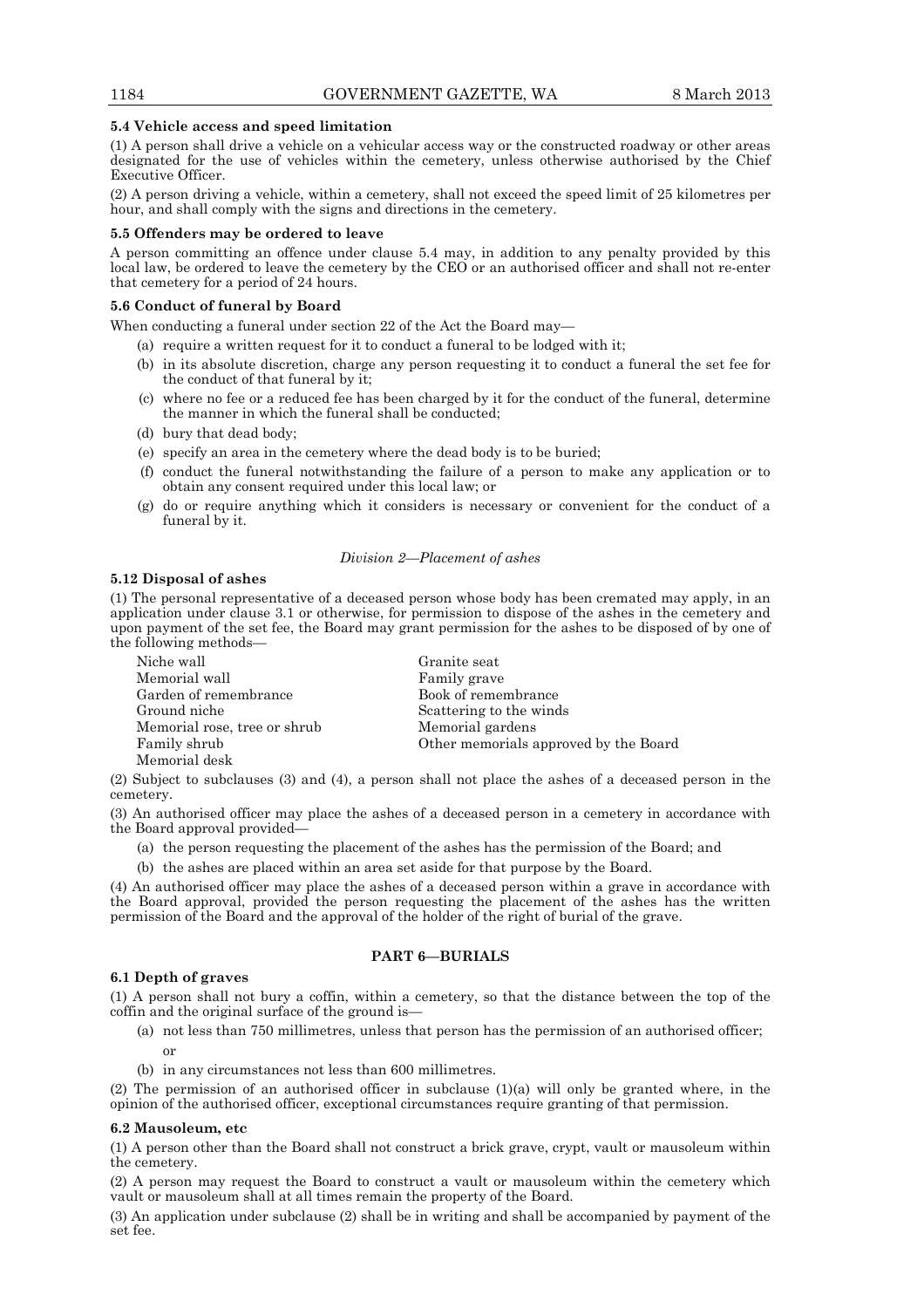(4) A person shall not place a dead body in a mausoleum except—

- (a) in a closed coffin;
- (b) in a soundly constructed chamber; and
- (c) in accordance with subclause (5).

(5) The number of burials in a chamber must not exceed the number for which the chamber was designed.

# **PART 7—MEMORIALS AND OTHER WORK**

*Division 1—General* 

#### **7.1 Application for monumental work**

A Board may require the written consent of the holder of the right of burial of the grave to accompany an application under section 30 of the Act.

#### **7.2 Placement of monumental work**

Every memorial shall be placed on proper and substantial foundations.

#### **7.3 Removal of rubbish**

All refuse, rubbish or surplus material remaining after memorial works are completed under a permit issued under section 30 of the Act shall be immediately removed from the cemetery by the person carrying out the same.

#### **7.4 Operation of work**

All material required in the erection and completion of any work shall, as far as possible, be prepared before being taken to the cemetery, and all materials required by tradesmen shall be admitted at such entrance as the CEO or an authorised officer shall direct.

#### **7.5 Removal of sand, soil or loam**

No sand, earth or other material shall be taken from any part of the cemetery for use in the erection of any memorial or work except with the written approval of the Board.

#### **7.6 Hours of work**

Persons shall not be permitted to carry out memorial or other work on graves within the cemetery other than during the hours of 8.00am and 6.00pm on weekdays, and 8.00am and noon on Saturdays, without the written permission of the Board.

#### **7.7 Unfinished work**

Should any work by masons or others be not completed before 6.00pm on weekdays and noon on Saturdays, they shall be required to leave the work in a neat and safe condition to the satisfaction of the CEO or an authorised officer.

#### **7.8 Use of wood**

No wooden fence, railing, cross or other wooden erection shall be allowed on or around any grave, other than as a temporary marker and with the prior approval of the Board.

#### **7.9 Plants and Trees**

No trees or shrubs shall be planted on any grave or within the cemetery except such as shall be approved by the Chief Executive Officer.

#### **7.10 Supervision**

All workers, whether employed by the Board or by any other person, shall at all times whilst within the boundaries of the cemetery be subject to the supervision of the CEO or an authorised officer and shall obey such directions as the CEO or an authorised officer may give.

#### **7.11 Australian War Graves**

Notwithstanding anything in this local law to the contrary, the Office of Australian War Graves—

- (a) may place a memorial on a military grave; and
- (b) is not required to pay the set fee for any memorial that is placed upon a military grave.

### **7.12 Placing of glass domes and vases**

- A person shall not place glass domes, vases or other grave ornaments—
	- (a) outside the perimeter of a grave in the cemetery as defined in the plans kept and maintained under section 40(2) of the Act; or
	- (b) on the lawn in an area set aside by the Board as a lawn or a memorial plaque section.

## *Division 2—Lawn section*

# **7.13 Specification of monuments**

- (1) All monuments in the lawn section of a cemetery shall—
	- (a) be made of natural stone;
	- (b) be placed upon a base of natural stone;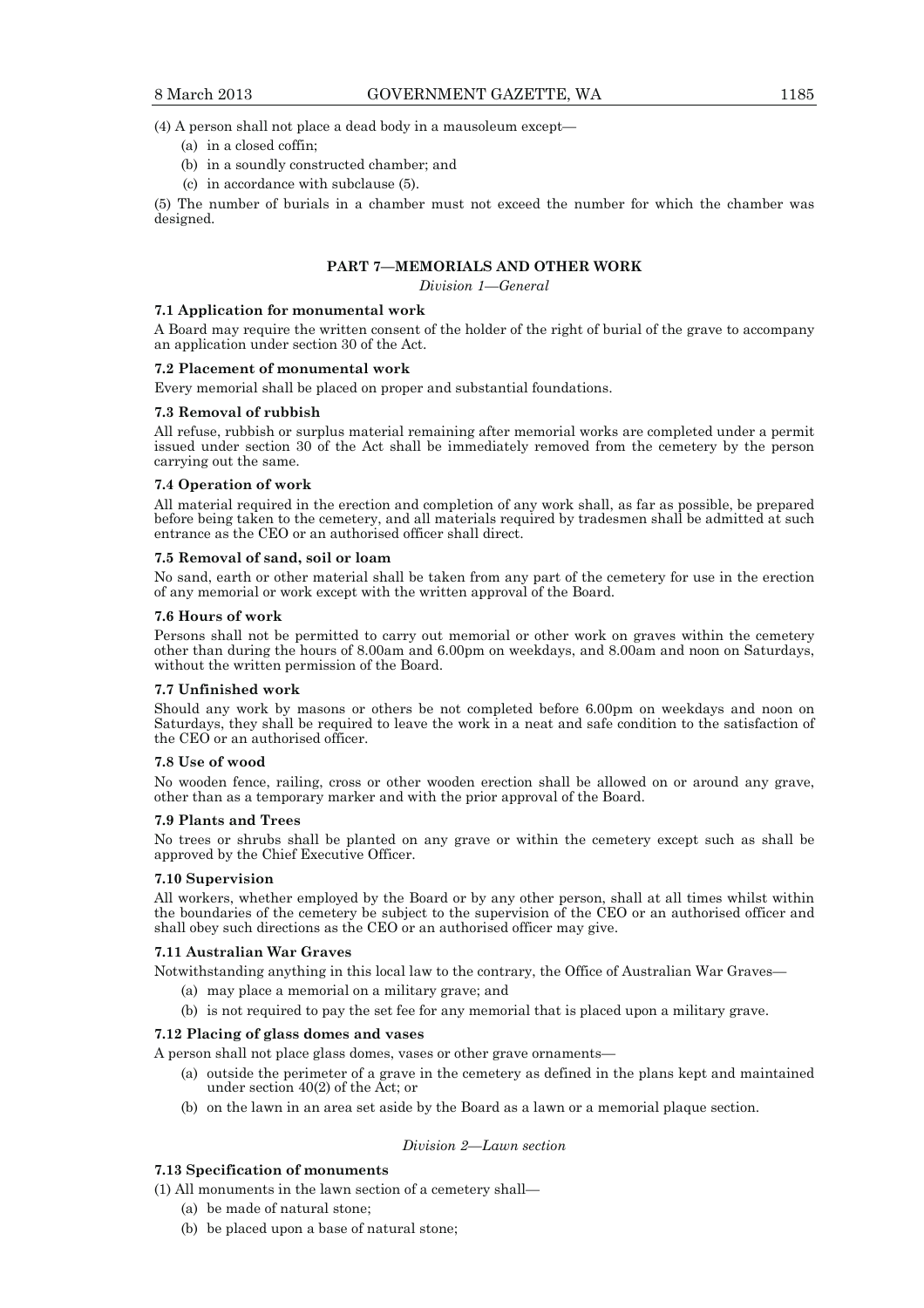- (c) comply with the following specifications—
	- (i) the overall height of the monument above the original surface of the grave shall not exceed 1.05 metres;
	- (ii) the height of the base of the monument above the original surface of the grave shall not be less than 150 millimetres nor more than 450 millimetres;
	- (iii) the width of the base of the monument shall not exceed 1.20 metres;
	- (iv) the depth of the base of the monument shall not exceed 300 millimetres; and
- (d) have foundations extending to the bottom of the grave unless concrete beam foundations are provided by the Board.

(2) An admiralty bronze memorial plaque may be attached to a monument erected or being erected in the lawn section of the cemetery.

(3) A person shall not display any trade names or marks upon any monument erected within the lawn section of the cemetery.

#### **7.14 Headstones**

In the lawn section of the cemetery, that part of a headstone above its base shall not extend horizontally beyond that base.

#### *Division 3—Memorial plaque section*

# **7.15 Requirements of a memorial plaque**

- (1) All memorial plaques placed in a memorial plaque section of the cemetery shall—
	- (a) be made of admiralty bronze or any other material approved by the Board; and
	- (b) not be less than the dimensions 380 millimetres x 280 millimetres, nor more than 560 millimetres x 305 millimetres.
- (2) All memorial plaques made of admiralty bronze shall—
	- (a) not exceed 20 millimetres in thickness; and
	- (b) be placed upon a base mounting approved by the Board.
- (3) All memorial plaques made of stone shall—
	- (a) not exceed 50 millimetres in thickness placed upon a base mounting approved by the Board; or
	- (b) not be less than 100 millimetres in thickness if it is not to be placed upon a base mounting.

#### *Division 4—Licensing of Monumental Masons*

#### **7.16 Monumental mason's licence**

(1) The Board may upon receipt of an application in writing by any person and upon payment of the set fee issue to the applicant a monumental mason's licence.

(2) A licence issued under subclause (1) authorises the holder to carry out monumental works within the cemetery subject to the provisions of this local law and such conditions as the Board shall specify upon the issue of that licence.

#### **7.17 Expiry date, non-transferability**

A monumental mason's licence—

- (a) shall be valid from the date specified therein until 30 June next following; and
- (b) is not transferable.

#### **7.18 Carrying out monumental work**

A person shall not carry out monumental work within the cemetery unless that person—

- (a) is the holder of a current monumental mason's licence issued pursuant to clause 7.16; or
- (b) is an employee of a person who holds such a licence; or
- (c) is authorised by the Board to do so.

#### **7.19 Responsibilities of the holder of a monumental mason's licence**

The holder of a monumental mason's licence shall be responsible for the compliance by every person purporting to be authorised to carry out monumental works within the cemetery pursuant to that licence with all the requirements and conditions of the licence, this local law, the Act and any other written law which may affect the carrying out of monumental works.

#### **7.20 Cancellation of a Monumental Mason's Licence**

(1) The Board may by notice in writing to the holder of a monumental mason's licence terminate the licence on any of the following grounds—

 (a) that the holder of the licence has committed a breach of the requirements and conditions of the licence, this Local Law, the Act or any other written law which may affect the carrying out of monumental works;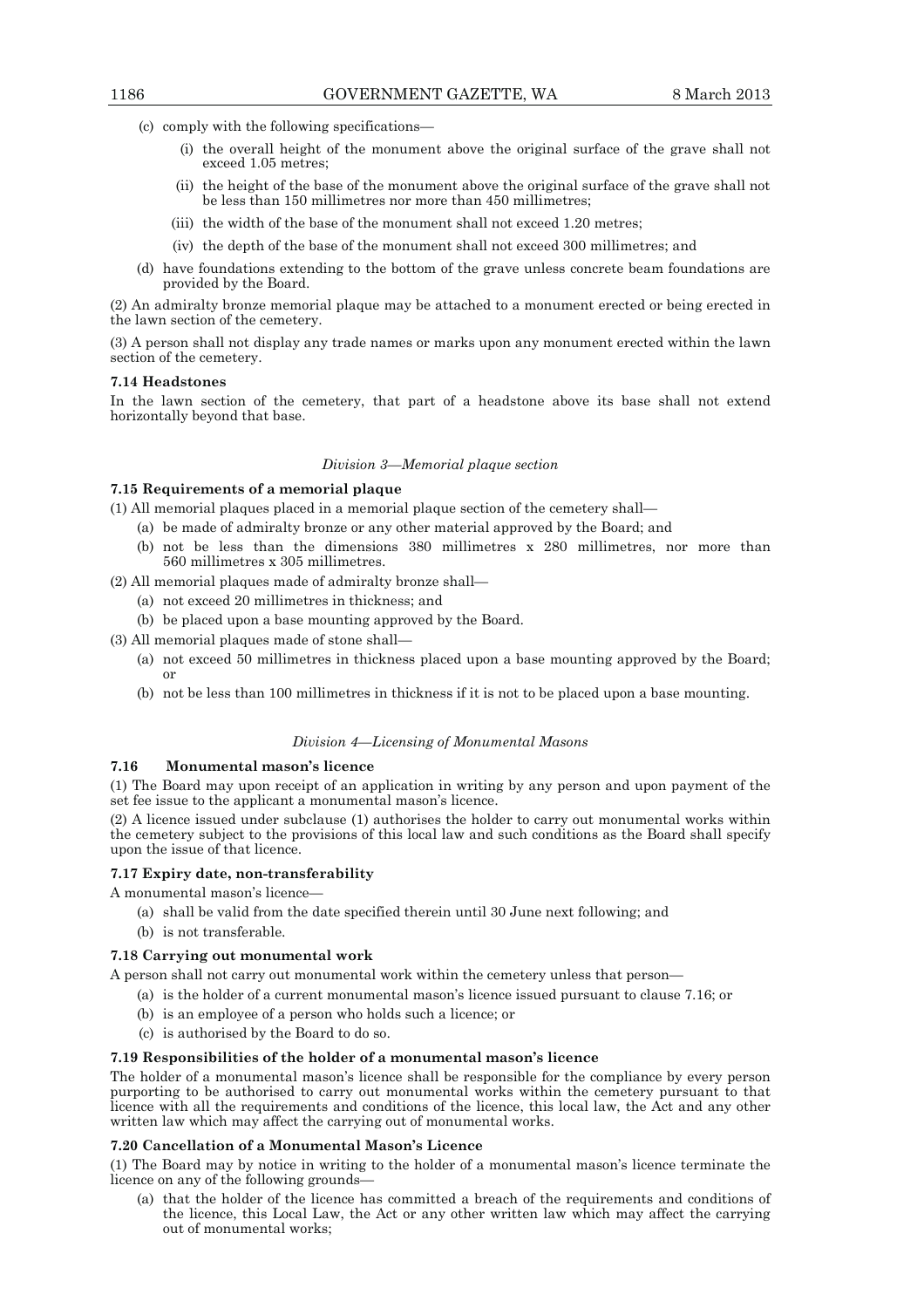- (b) that, in the opinion of the Board, the conduct of the holder of the licence or any person in the employ of that holder in carrying out or attempting to carry out any works within the cemetery, is inappropriate or unbecoming; or
- (c) that the holder of the licence has purported to transfer the licence issued to that holder.

(2) Upon the termination of a monumental mason's licence under this clause no part of any fee paid for the issue of that licence is refundable by the Board.

# **PART 8—GENERAL**

# **8.1 Animals**

Subject to clause 8.2, a person shall not bring an animal into or permit an animal to enter or remain in the cemetery, other than with the approval of the CEO or an authorised officer.

#### **8.2 Guide dogs**

Clause 8.1 shall not apply to a hearing impaired person or a person who is blind or partially blind and is accompanied by a hearing or guide dog.

#### **8.3 Damaging and removing of objects**

Subject to clause 8.4, a person shall not damage, remove or pick any tree, plant, shrub or flower in the cemetery or any other object or thing on any grave or memorial or which is the property of the Board without the permission of the Board.

#### **8.4 Withered flowers**

A person may remove withered flowers from a grave or memorial and these are to be placed in a receptacle provided by the Board for that purpose.

#### **8.5 Littering and vandalism**

A person shall not—

- (a) break or cause to be broken any glass, ceramic or other material in or upon the cemetery;
- (b) discard, deposit, leave or cause to be discarded, deposited or left any refuse or litter in or upon the cemetery other than in a receptacle provided for that purpose.

#### **8.6 Advertising**

(1) A person shall not advertise or carry on any trade, business or profession within the cemetery without the prior written approval of the Board.

(2) The Board may consider and grant approval subject to such conditions as the Board thinks fit.

#### **8.7 Obeying signs and directions**

A person shall obey all signs displayed, marked, placed or erected by the Board within the cemetery and any other lawful direction by the CEO or an authorised officer.

#### **8.8 Removal from the cemetery**

Any person failing to comply with any provisions of this local law or behaving in a manner that in the opinion of the Board, the CEO or an authorised officer is inappropriate in the cemetery may in addition to any penalty provided by this local law be ordered to leave the cemetery by the Board, the CEO or an authorised officer and shall not re-enter that cemetery for a period of 24 hours.

## **PART 9—OFFENCES AND MODIFIED PENALTIES**

### **9.1 General**

A person who commits a breach of any provisions of this local law commits an offence and shall on conviction be liable to a penalty not exceeding \$500 and if the offence is a continuing one to a further penalty not exceeding \$20 for every day or part of a day during which the offence has continued.

#### **9.2 Modified penalties**

(1) The offences specified in Schedule 1 are offences which may be dealt with under section 63 of the Act.

(2) The modified penalty payable in respect of an offence specified in Schedule 1 is set out in the fourth column of Schedule 1.

(3) The prescribed form of the infringement notice referred to in section 63(1) of the Act is set out in the Schedule 2.

(4) The prescribed form of the notice withdrawing an infringement notice referred to in section 63(3) of the Act is set out in Schedule 3.

————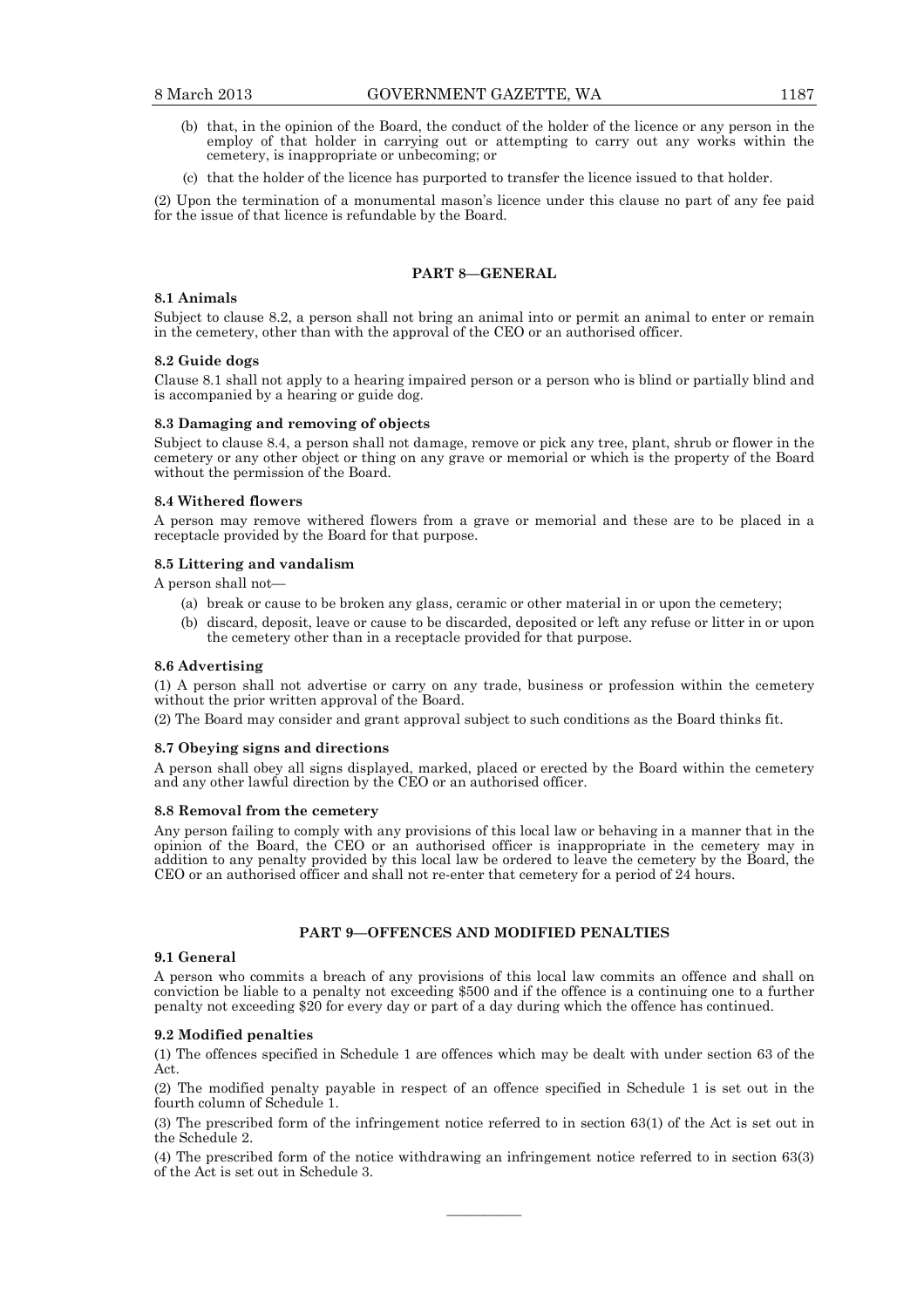# *Schedule 1*  MODIFIED PENALTIES

#### **OFFENCES AND MODIFIED PENALTIES**

[cl. 9.2]

| Item<br>No.    | Clause | Nature of offence                                                                                 | Modified<br>penalty |
|----------------|--------|---------------------------------------------------------------------------------------------------|---------------------|
|                | 5.4(1) | Not driving vehicle on vehicular access way or constructed<br>roadways or within designated areas | \$50.00             |
| 2              | 5.4(2) | Exceeding speed limit                                                                             | \$50.00             |
| -3             | 7.3    | Not removing rubbish and surplus materials                                                        | \$50.00             |
| $\overline{4}$ | 7.5    | Unauthorised use of sand, earth or other material taken from<br>another part of the cemetery      | \$50.00             |
| $\overline{5}$ | 7.7    | Leaving uncompleted works in an untidy or unsafe condition                                        | \$50.00             |
| 6              | 8.1    | Unauthorised bringing in of animal into cemetery or permitting<br>animal to remain in cemetery    | \$50.00             |
|                | 8.3    | Damaging and removing of objects                                                                  | \$50.00             |
| 8              | 8.5    | Littering and vandalism                                                                           | \$50.00             |
| 9              | 8.6    | Unauthorised advertising and/or trading                                                           | \$50.00             |
| 10             | 8.7    | Disobeying sign or lawful direction                                                               | \$50.00             |

# *Schedule 2*  INFRINGEMENT NOTICE

**INFRINGEMENT NOTICE** 

————

[cl. 9.2(3)]

# To: ................................................................................................................................................................. (Name) ....................................................................................................................................................................... (Address) ....................................................................................................................................................................... It is alleged that at ……………hours on …………… day of …………………………………………………………………………………… at ................................................................................................................................................................... you committed the offence indicated below by an (x) in breach of clause ...................... of the Shire of Ashburton. ............................................

(Authorised Person).

#### Offence—

 $\Box$  Not driving vehicle on vehicular access way or designated areas

- $\square$  Exceeding speed limit
- $\square$  Not removing rubbish and surplus materials
- $\square$  Unauthorised use of materials taken from another part of the cemetery
- $\Box$  Leaving uncompleted works in an untidy or unsafe condition
- $\square$  Unauthorised animal in cemetery
- $\Box$  Damaging and removing of objects

 $\square$  Littering and vandalism

- $\Box$  Unauthorised advertising and/or trading
- $\square$  Disobeying sign or lawful direction
- Other Offence: ..................................................................................................... \$............................

You may dispose of this matter by payment of the penalty as shown within 21 days of the date of this notice (or the date of the giving of this notice if that is a different date) to the Chief Executive Officer of the Shire of Ashburton at the Shire of Ashburton offices between the hours of 9 a.m. to 4.30 p.m., Monday to Friday.

Please make cheques payable to the Shire of Ashburton. Payments by mail should be addressed to—

 The Chief Executive Officer Shire of Ashburton PO Box 567 TOM PRICE WA 6751

If the penalty is not paid within the time specified, then a complaint of the alleged offence may be made and heard and determined by a court.